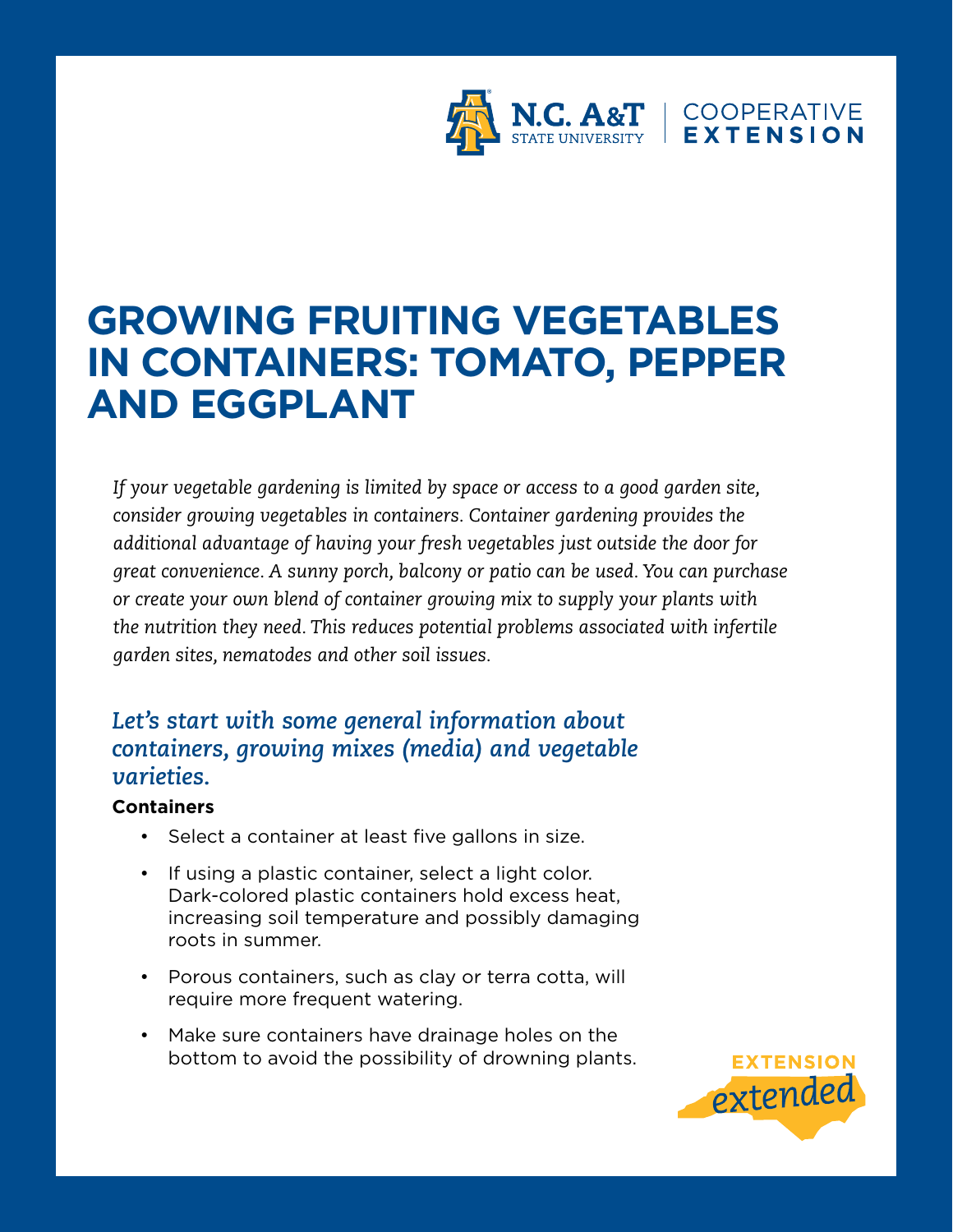#### **Growing Mixes**

- Quality mixes are free of disease and weed seeds, hold moisture and nutrients, drain well, are lightweight, and have good fertility.
- Most readily available mixes contain composted pine bark blended with peat moss and perlite.
- Mixes containing coir (coconut fiber), peanut shells and rice hulls are also acceptable.
- Avoid mixes high in peat moss. Peat moss tends to compress during the growing season reducing plant root mass.

## **Vegetable Varieties**

- Look for compact varieties, as they lend themselves better to container production.
- Larger varieties will work but will require additional support.

# *Now, let's grow some fruiting vegetables in containers.*

## **Tomatoes**

- Set one plant per container.
- Use compact, container varieties or determinant types. Determinant types will grow to a certain size and stop growing. Indeterminate or vining types will continue to grow and produce fruit all season long. This constant growth is difficult to manage in a container. It is okay to grow a cherry tomato cultivar, but plants need to be pruned.
- Suggested varieties: Bush Early Girl, Patio Princess, Window Box Roma, Tumbler, Super Bush Hybrid, Bushsteak, Sweet Chelsea, Husky Cherry.
- Time to plant: Plant about two to three weeks after the last spring frost. This translates to mid-April in the coastal plains, late April or early May in the Piedmont, and mid-May

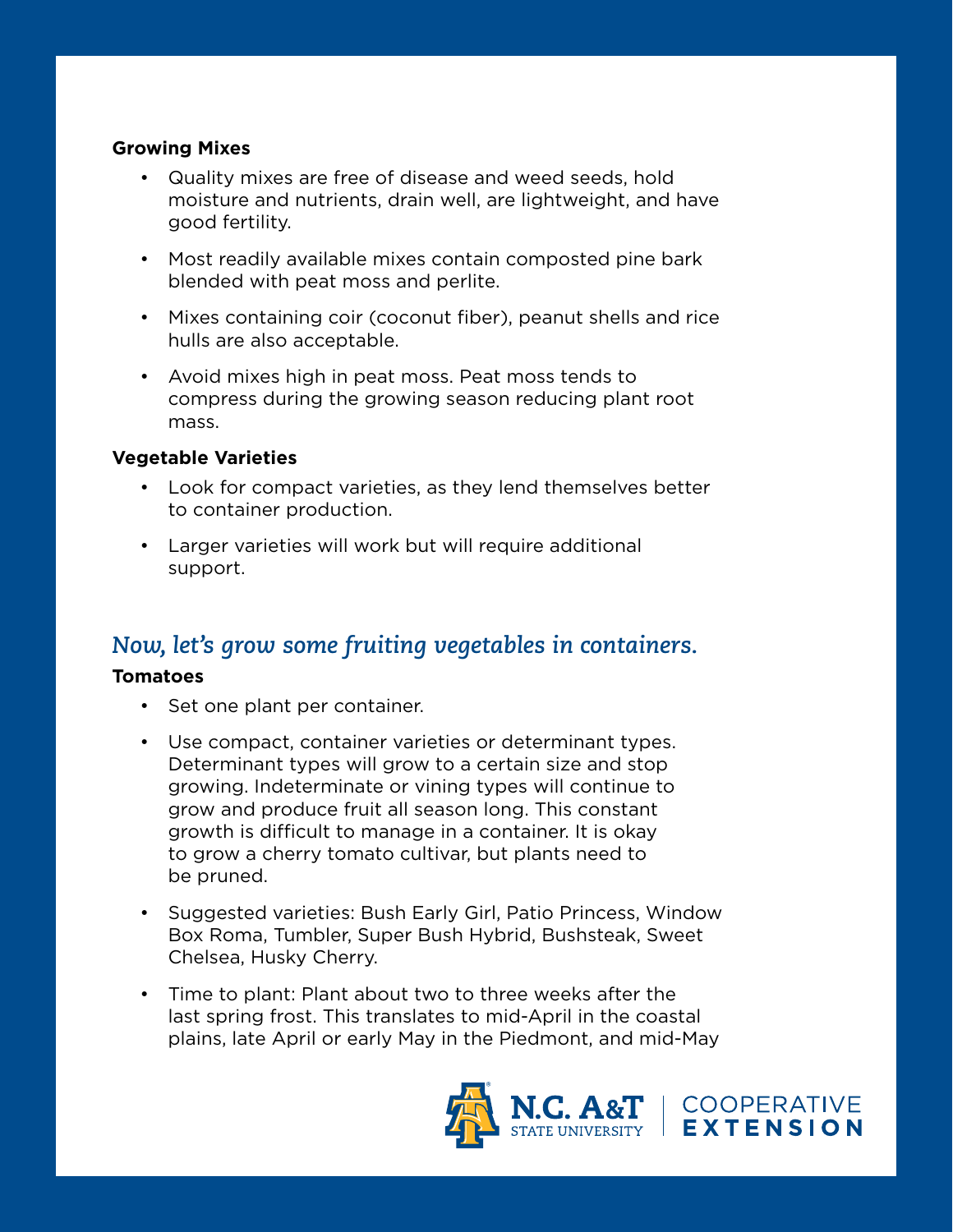in the mountains. Use transplants if at all possible. It takes four to six weeks for a tomato seed to grow into the size of tomato transplants that you see in garden centers.

- Support your plants. Small, conical shaped cages are sufficient for many compact varieties. Be sure to install the supports when plants are small. Waiting until plants need support makes installation difficult and you may damage the plants during installation.
- Give them water. Tomatoes need about one inch of water per week (68-75 ounces water per day after fruit set). Tomatoes can be quite deep-rooted, so water the containers thoroughly. As summer heat intensifies plants will require more frequent watering. Sometimes you need to water them twice a day. Consistency of watering is just as important as the amount of water. Consistent, regular watering avoids stressing plants. Inconsistent watering can worsen the effects of problems such as Blossom End Rot. To determine if your plants need water, check the potting mix with the tip of your index finger. Insert your finger to the second joint (about 2 inches down). If the tip of your finger is still dry, it is time to water.
- Give them food. Most potting mixes contain a "starter charge" of fertilizer. This starter fertilizer is usually gone after watering two or three times. After that you will need to feed your tomatoes. Prior to flowering, use a watersoluble, balanced fertilizer with a 1-1-1- ratio. Fertilizers such as 5-5-5, 8-8-8, and 10-10-10 are balanced fertilizers with the proper ratio. Slow release fertilizer such as Osmocote 14-14-14 can be an option as well. After fruit set, when the fruit is about the size of a cherry, switch to a highpotassium fertilizer. Potassium enhances fruit color and flavor while improving plant vigor and disease resistance.
- Watch for diseases. Our hot, humid summers present challenges when it comes to controlling fungal diseases. Early blight and leaf-spotting diseases are among the more common fungal problems experienced in our area. Other problems may be bacterial or viral. Sanitizing old containers prior to use can help control the spread of some diseases.

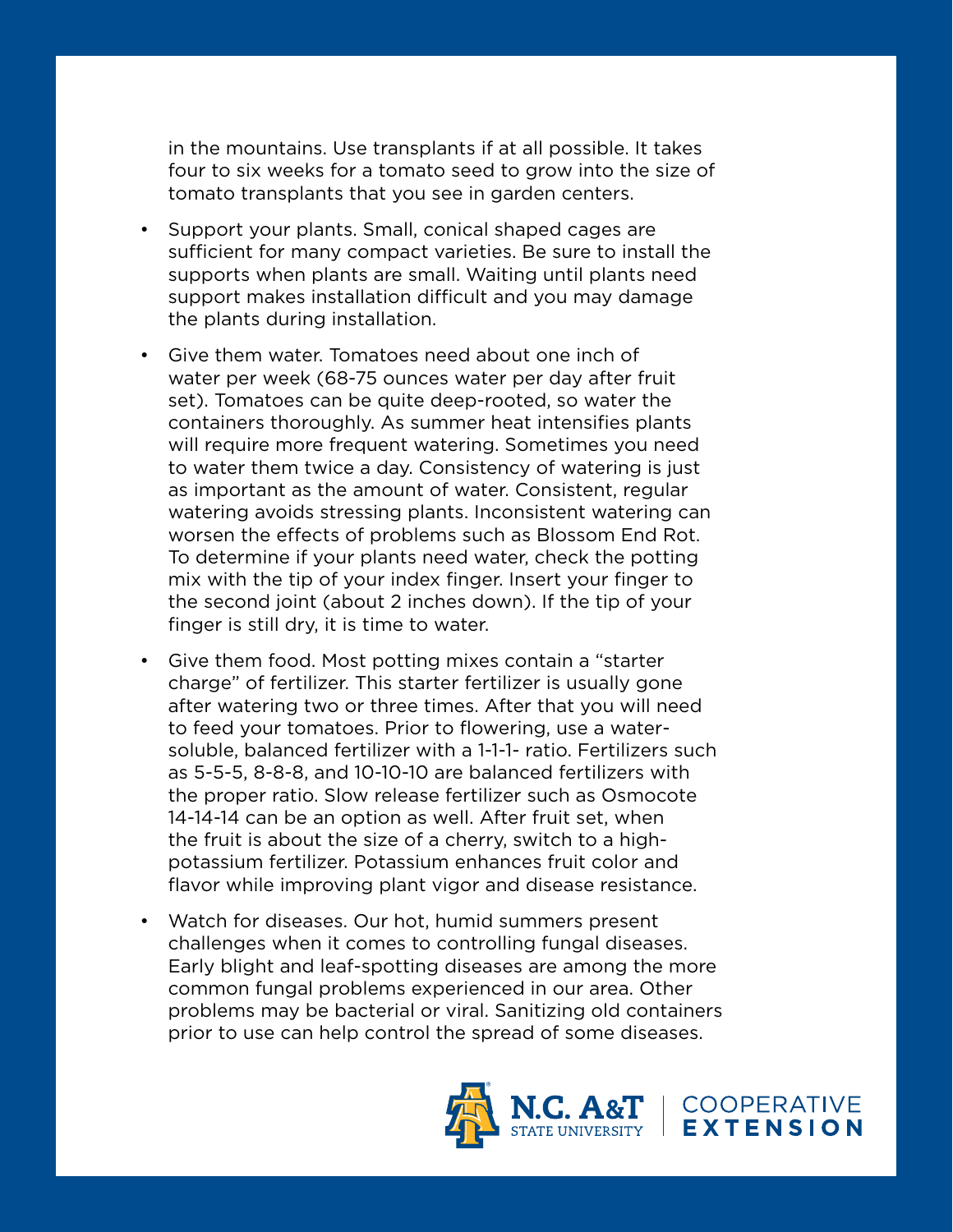Contact your local county Extension center for more information on identifying and controlling tomato diseases.

- Prune your plants. Tomato plants produce lateral buds (a small shoot growing between a leaf and the stem the leaf is on) called suckers. Rip off suckers below the first flower cluster. This prevents your plant from growing too crowded and mitigates disease problems.
- Harvest your tomatoes when fully ripe. This allows the plant to divert resources to the remaining, developing fruit. Leaving tomatoes on the plant too long results in degradation of the remaining fruit. Allow fruit to mature to full color for best flavor.

#### **Peppers**

- Set one or two plants per container.
- Use three or four wire tomato cages to support your plants. Install early to avoid damaging plants.
- Suggested bell pepper varieties: Bell Captain, Camelot, X3R Camelot, Clovis, Elisa, Enterprise, Gator Bell, Marengo, Mission Bell, Orobelle, Purple Bell, Yolo Wonder, Keystone Resistant Giant, Canape, Red Cherry. Suggested hot pepper varieties: Anaheim, Carolina, Habanero, Jalapeno. Hot peppers are more forgiving than bell peppers when growing.
- The time to plant peppers is similar to the time to plant tomatoes. Using transplants is recommended.
- Water: Peppers require about 1 inch of water each week. Keep the container soil moist but not soggy.
- Feeding your peppers: Most commercial media contains a fertilizer charge that lasts about two weeks. After two weeks, begin fertilizing weekly with a water-soluble fertilizer. Until plants start to flower, you can use a balanced fertilizer with a 1-1-1 ratio (i.e., 20-20-20). Once flowering begins, change over to a high potassium fertilizer. Most tomato fertilizers fit this criterion.

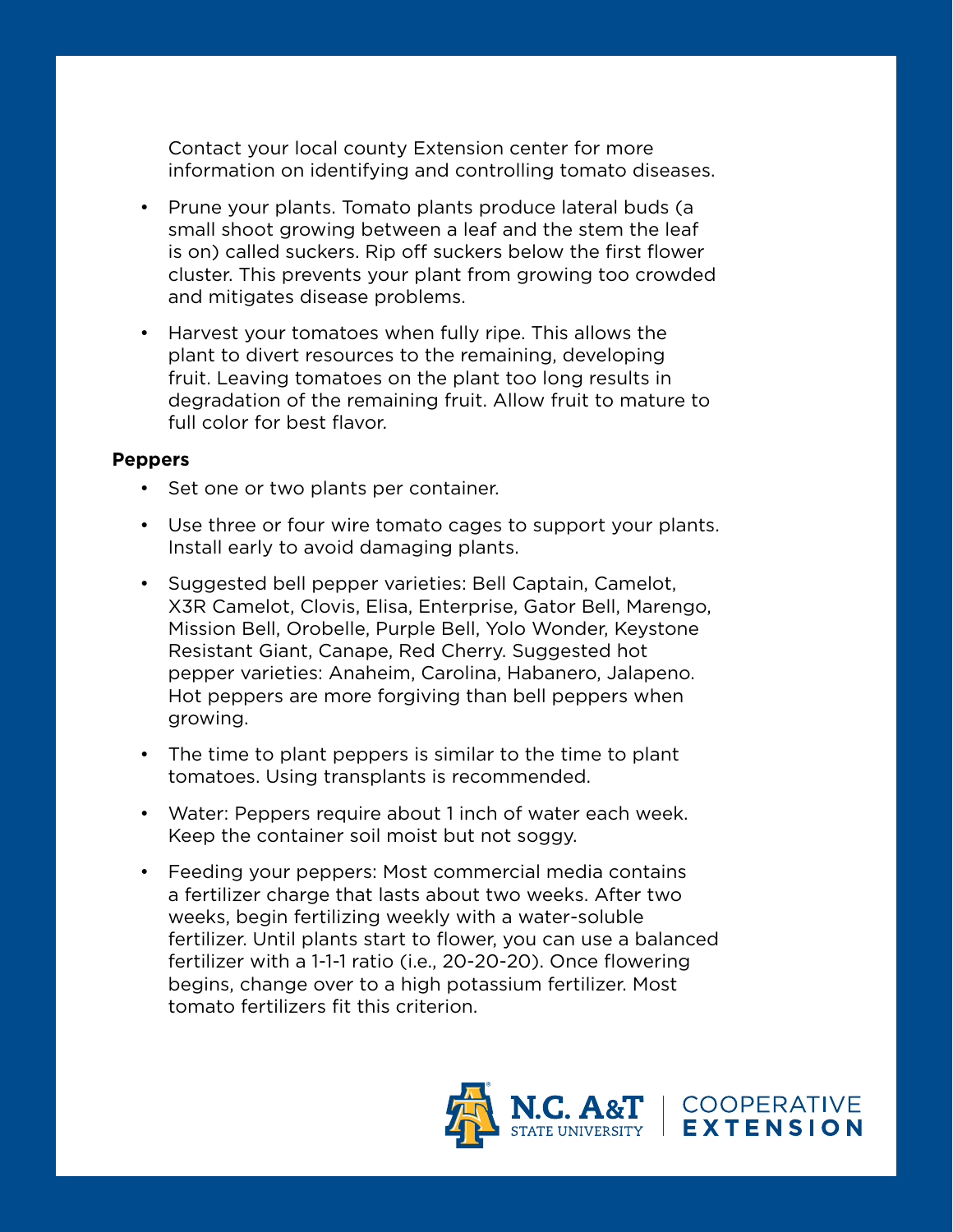- Suckering/pruning: Peppers require minimal pruning. Remove suckers up to the first flower cluster. A sucker is a small shoot growing between a leaf and main stem. Old leaves below the first fruit can be removed around the time you harvest the first pepper.
- Pests and diseases: Insect pests include aphids and leaf miners. You can kill aphids with your fingers or use an insecticidal soap. Diseases include phytophthora blight and leaf spot. Peppers can also have blossom end rot early in the season. It is caused by uneven watering and calcium deficiency. Pesticides from garden centers can be used if all directions on the label are followed. Contact your local Cooperative Extension center for more information on controlling pests and diseases.
- Harvesting: Harvest sweet peppers when they reach full size. It is recommended to allow full color development before harvesting, however, peppers can be harvested green if you do not want to wait for full color. Hot peppers can be harvested green or allowed to ripen and change color on the plant. More mature hot pepper fruits are usually spicier. Cut peppers with pruners rather than pulling, to avoid breaking branches.

#### **Eggplant**

- Set one plant per container.
- Suggested varieties: Classic, Orient Express, Epic, Sonata, Long Tom, Ichiban, Fairy Tale, Crescent Moon, Bambino, Hansel, Gretel.
- Support for your plants: Use small, two-ring tomato cages for taller varieties. Install early to avoid damaging plants. Compact plants may not need support. As an alternative method, use a small stake and trellis clips to secure plants.
- Time to plant: About five to seven days later than when you plant tomatoes. Use transplants if possible.
- Watering: Keep the container soil moist but not soggy. Check soil moisture daily and add water when top 2 inches of soil is dry to the touch.